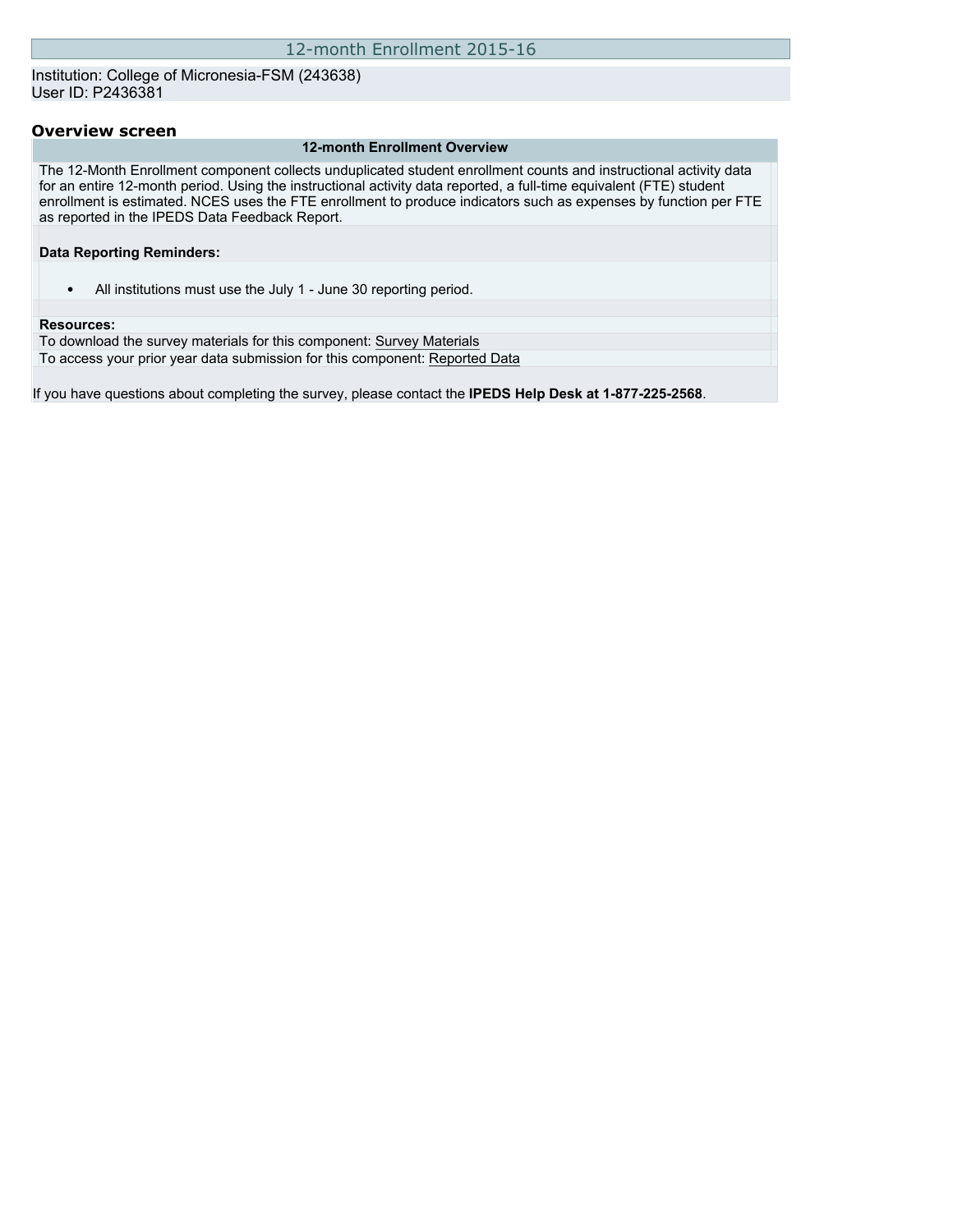## **Undergraduate Instructional Activity Type**

**Undergraduate instructional activity data in Part B may be reported in units of contact hours or credit hours.**

**Which instructional activity units will you use to report undergraduate instructional activity?**

**Please note that any graduate level instructional activity must be reported in credit hours.**

- **O** Contact hours
- **O** Credit hours
- O Both contact and credit hours (some undergraduate programs measured in contact hours and some measured in credit hours)

**You may use the space below to provide context for the data you've reported above.**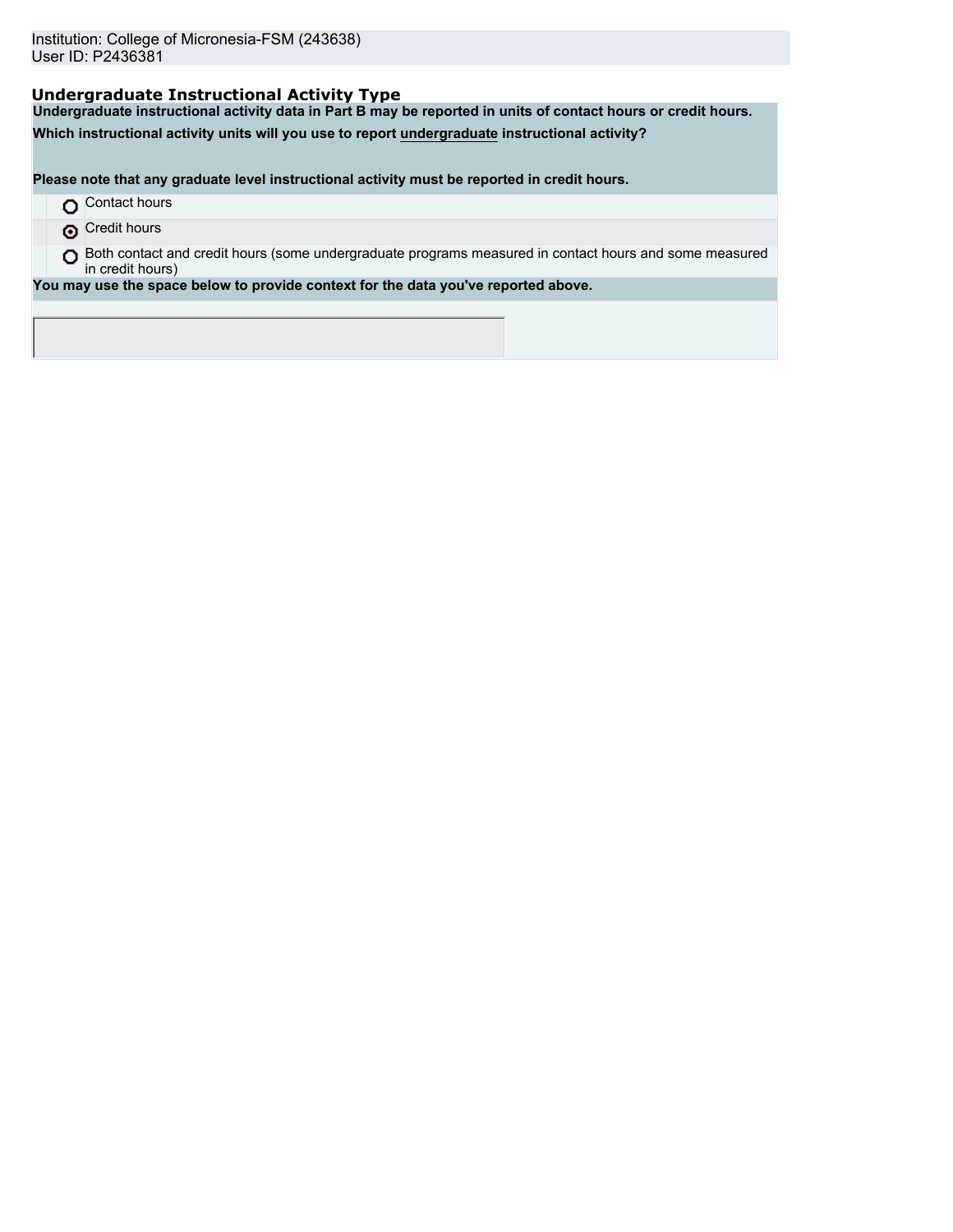## **Part A - Unduplicated Count**

### **12-month Unduplicated Count by Race/Ethnicity and Gender**

## **July 1, 2014 - June 30, 2015**

### **Reporting Reminders:**

•**Report Hispanic/Latino individuals of any race as Hispanic/Latino**

•**Report race for non-Hispanic/Latino individuals only**

•**Even though Teacher Preparation certificate programs may require a bachelor's degree for admission, they are**

**considered subbaccalaureate undergraduate programs, and students in these programs are undergraduate students.**

### **Men**

| Students enrolled for credit              | Undergraduate students |
|-------------------------------------------|------------------------|
| Nonresident alien                         |                        |
| Hispanic/Latino                           |                        |
| American Indian or Alaska Native          |                        |
| Asian                                     | 3                      |
| <b>Black or African American</b>          |                        |
| Native Hawaiian or Other Pacific Islander | 1,412                  |
| White                                     |                        |
| Two or more races                         |                        |
| Race and ethnicity unknown                |                        |
| <b>Total men</b>                          | 1,416                  |
| Total men prior year                      | 2,589                  |
|                                           |                        |

| <b>Women</b>                                                                                                                                  |                        |
|-----------------------------------------------------------------------------------------------------------------------------------------------|------------------------|
| Students enrolled for credit                                                                                                                  | Undergraduate students |
| Nonresident alien                                                                                                                             |                        |
| Hispanic/Latino                                                                                                                               |                        |
| American Indian or Alaska Native                                                                                                              |                        |
| Asian                                                                                                                                         | 3                      |
| <b>Black or African American</b>                                                                                                              |                        |
| Native Hawaiian or Other Pacific Islander                                                                                                     | 1,702                  |
| White                                                                                                                                         |                        |
| Two or more races                                                                                                                             |                        |
| Race and ethnicity unknown                                                                                                                    |                        |
| <b>Total women</b>                                                                                                                            | 1,705                  |
| Total women prior year                                                                                                                        | 2,947                  |
|                                                                                                                                               |                        |
| <b>Grand total (2014-15)</b>                                                                                                                  | $\bigcirc$ 3,121       |
| Prior year data:                                                                                                                              |                        |
| Unduplicated headcount (2013-14)                                                                                                              | 5,536                  |
| Ø<br>Total enrollment Fall 2014<br>NOTE: Grand total (2014-15) calculated above is expected to be greater than Total<br>enrollment Fall 2014. | 2,344                  |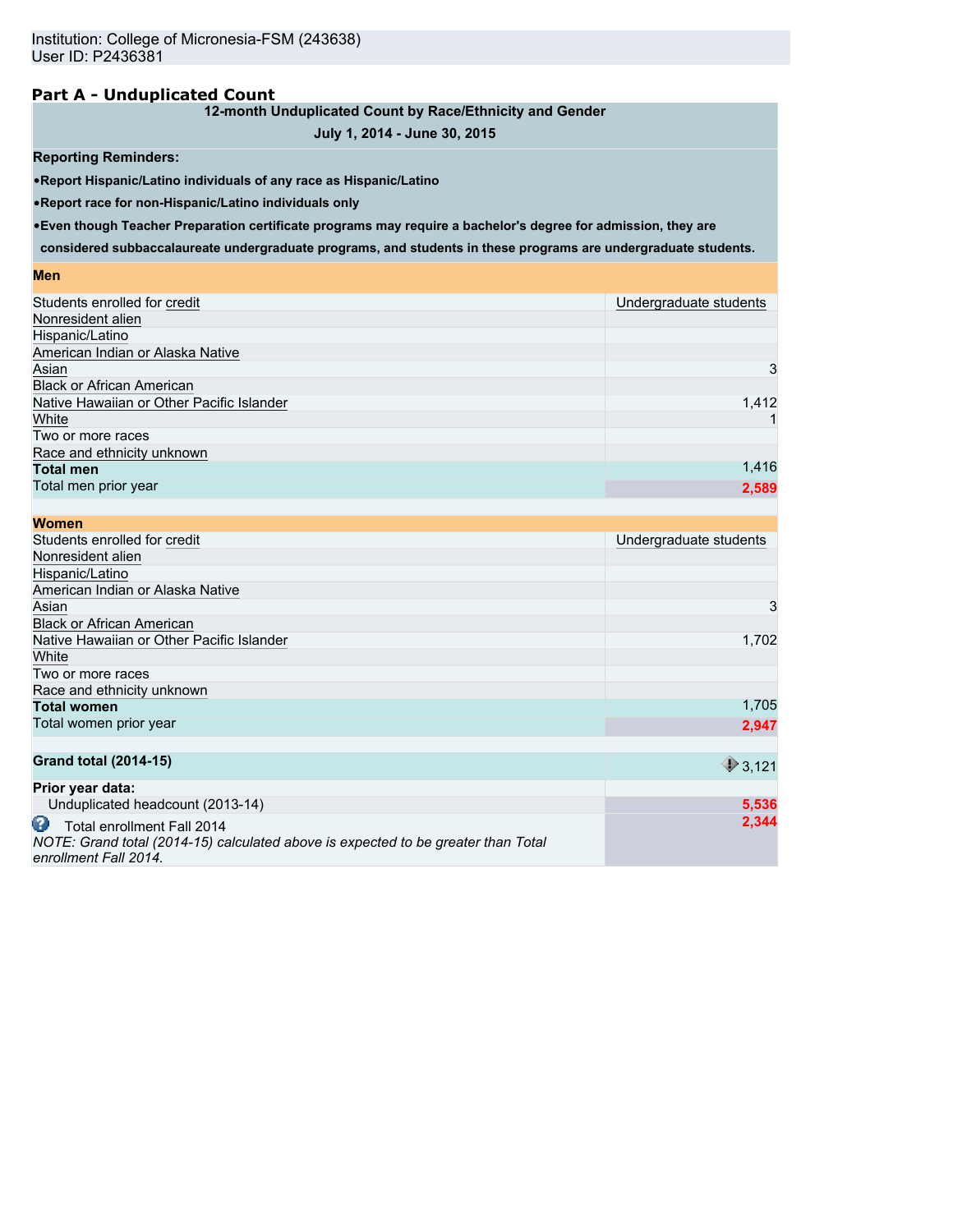## **Part B - Instructional Activity**

**12-month Instructional Activity July 1, 2014 - June 30, 2015**

**Instructional Activity Reporting Reminder:**

•**Instructional activity is used to calculate an IPEDS FTE based on the institution's reported calendar system.**

#### **FTE Reporting Reminder:**

•**Institutions need not report their own calculations of undergraduate FTE unless IPEDS FTE calculations would be**

**misleading for comparison purposes among all IPEDS reporting institutions.**

|                               | 2014-15 total activity | Prior year data |
|-------------------------------|------------------------|-----------------|
| <b>Instructional Activity</b> |                        |                 |
| Undergraduate level:          |                        |                 |
| Credit hour activity          | 56.702                 | 56,921          |
|                               |                        |                 |

Calendar system (as reported on the prior year IC Header survey component): **Semester Semester** 

If the IPEDS calculated FTE estimates below are not reasonable, **AND** you have reported the correct instructional activity hours above, enter your best FTE estimate in the "Institution reported FTE" column below and save the page. This option should be used **ONLY** if the calculated estimate is not reasonable for your institution and IPEDS comparisons.

Please provide your best estimate of undergraduate FTE for the 12-month reporting period **only if the calculated FTE estimate below is not reasonable for IPEDS comparison purposes**:

|                           | Calculated FTE | Institution reported | Prior year FTE |
|---------------------------|----------------|----------------------|----------------|
|                           | 2014-15        | FTE 2014-15          | 2013-14        |
| Undergraduate student FTE | .890           | 890.ا                | 1,897          |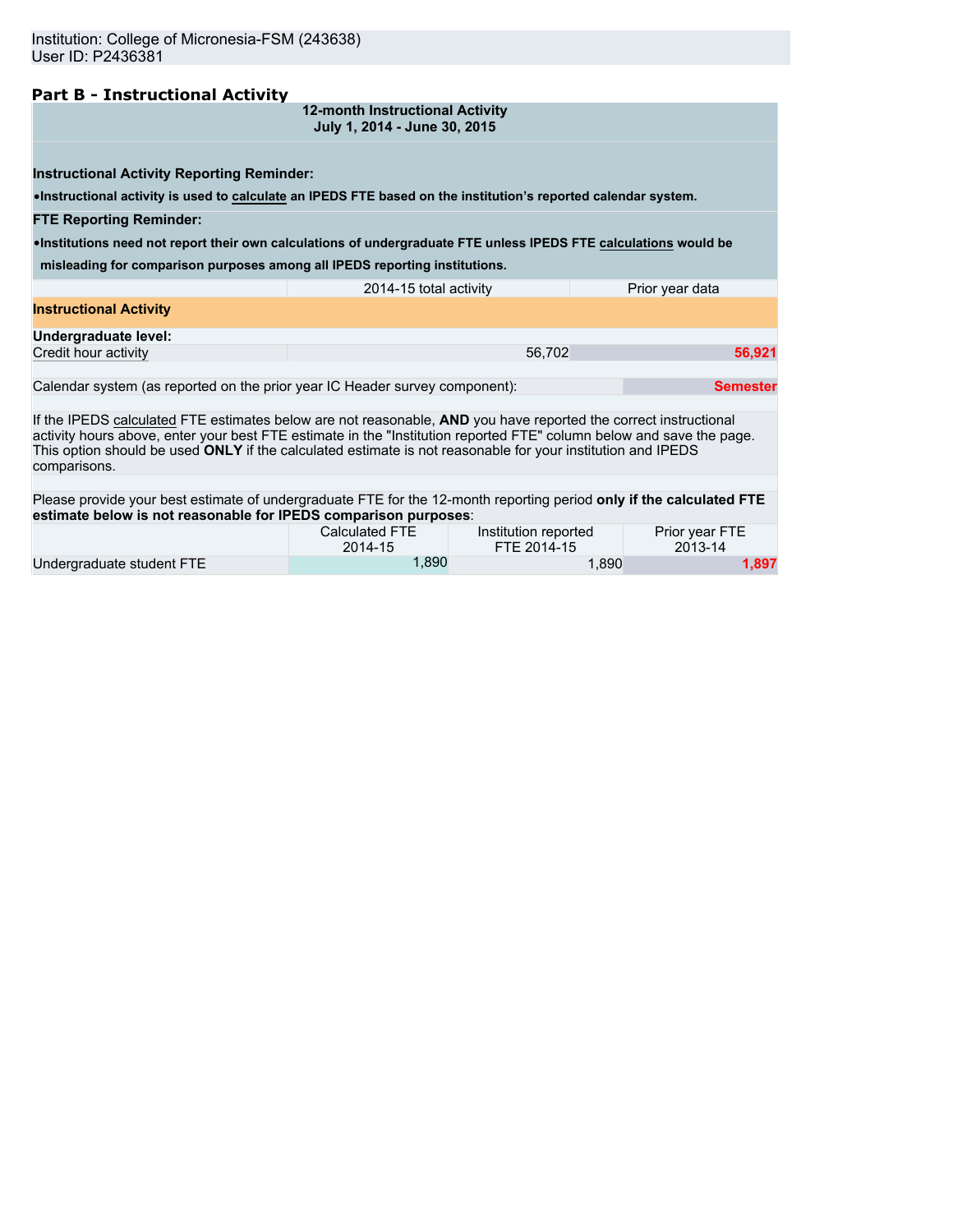### **Summary screen**

## **12-Month Enrollment Component Summary**

IPEDS collects important information regarding your institution. All data reported in IPEDS survey components become available in the IPEDS Data Center and appear as aggregated data in various Department of Education reports. Additionally, some of the reported data appears specifically for your institution through the College Navigator website and is included in your institution's Data Feedback Report (DFR). The purpose of this summary is to provide you an opportunity to view some of the data that, when accepted through the IPEDS quality control process, will appear on the College Navigator website and/or your DFR. College Navigator is updated approximately three months after the data collection period closes and Data Feedback Reports will be available through the [Data Center](http://nces.ed.gov/ipeds/datacenter/) and sent to your institution's CEO in November 2016.

Please review your data for accuracy. If you have questions about the data displayed below after reviewing the data reported on the survey screens, please contact the IPEDS Help Desk at: 1-877-225-2568 or ipedshelp@rti.org.

| 12-Month Unduplicated Headcount and Full-Time Equivalent Students |       |
|-------------------------------------------------------------------|-------|
| Total 12-month undergraduate student unduplicated headcount       | 3,121 |
|                                                                   |       |
| Total full-time equivalent (FTE) student enrollment               | 1,890 |
| Total full-time equivalent (FTE) undergraduate student enrollment | 1,890 |